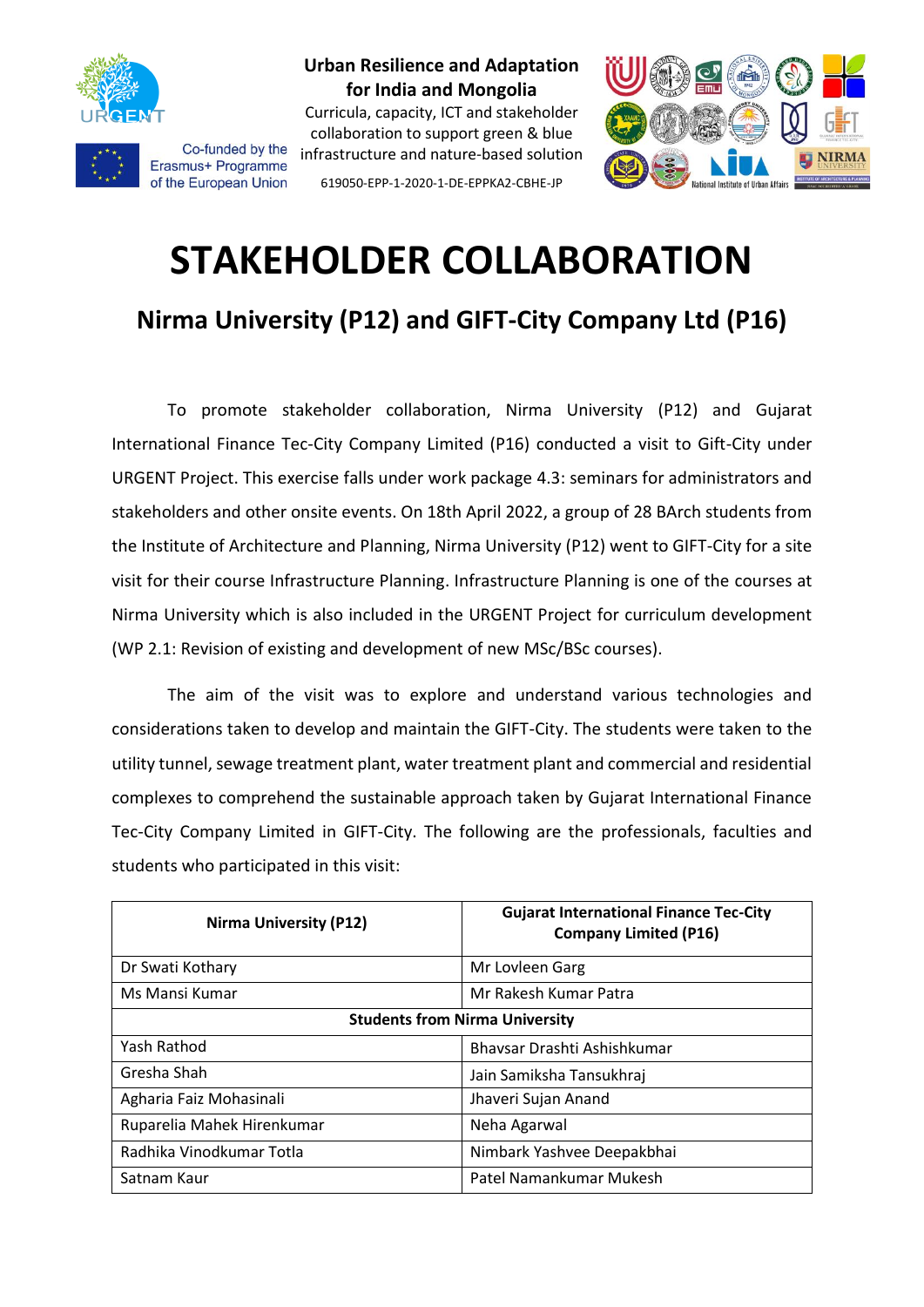

## **Urban Resilience and Adaptation for India and Mongolia**

Curricula, capacity, ICT and stakeholder collaboration to support green & blue infrastructure and nature-based solution 619050-EPP-1-2020-1-DE-EPPKA2-CBHE-JP



Co-funded by the Erasmus+ Programme of the European Union

| Suthar Nikhil Dasharathbhai | Prajapati Punit Mukeshkumar     |
|-----------------------------|---------------------------------|
| Varsat Kaustubh Rajeshkumar | Pranav Mukesh Kodrawala         |
| Anushka Ashish Chokshi      | Sanjoli Kumawat                 |
| Arya Kothari                | Yashvi Virendrakumar Patel      |
| Bakrania Neha Chandrakant   | Pathan Ayazali Jamilkhan        |
| Hetsi Jani                  | Kunj Darshanbhai Padiya         |
| Jain Nomita Nirmalkumar     | Shaikh Faizhusain Imtiyazhusain |
| <b>Moomal Purohit</b>       | Shalvi Shah                     |

## **GREEN INFRASTRUCTURE**

### **Commercial Building – Tower 1**



Students were first taken to tower 1 to explain the master plan of GIFT-City and to show the aerial view of the city. Student's discussed various aspects regarding GIFT-City like the importance of the city, green buildings, city's municipality, etc. As Tower 1 is a 'gold' certified green building, students were able to understand and witness the green features.

*Student's discussing the master plan (left); Aerial view of GIFT City (bottom*)

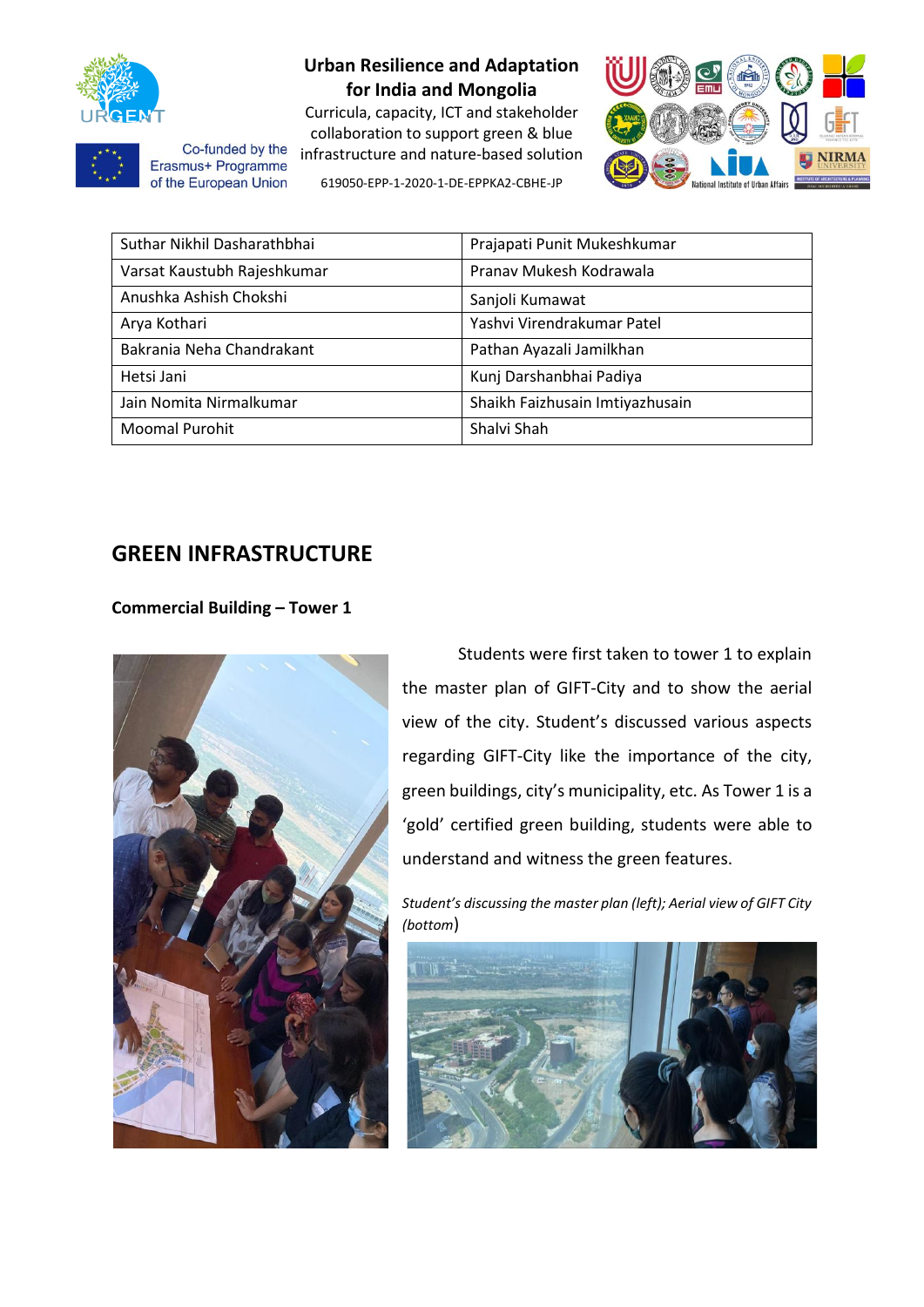

## **Urban Resilience and Adaptation for India and Mongolia**

Curricula, capacity, ICT and stakeholder collaboration to support green & blue Co-funded by the infrastructure and nature-based solution of the European Union 619050-EPP-1-2020-1-DE-EPPKA2-CBHE-JP



#### **Green Township**



Erasmus+ Programme

The GIFT-City is awarded the green cities 'platinum' certification by CII's Indian Green Building Council (IGBC). The students observed the blue and green infrastructure of GIFT-City and tried to correlate the same with their learnings in the Infrastructure Planning course.

*Students with Mr Patra on the streets of GIFT-City discussing the features of Green Township (Left)*

# **BLUE INFRASTRUCTURE**

**Water Treatment and Supply**



*Employees explaining the water supply system to the students (top)*

The students were next taken to the water treatment plant and water supply control room. The water management system was automated and provided drinkable cool water to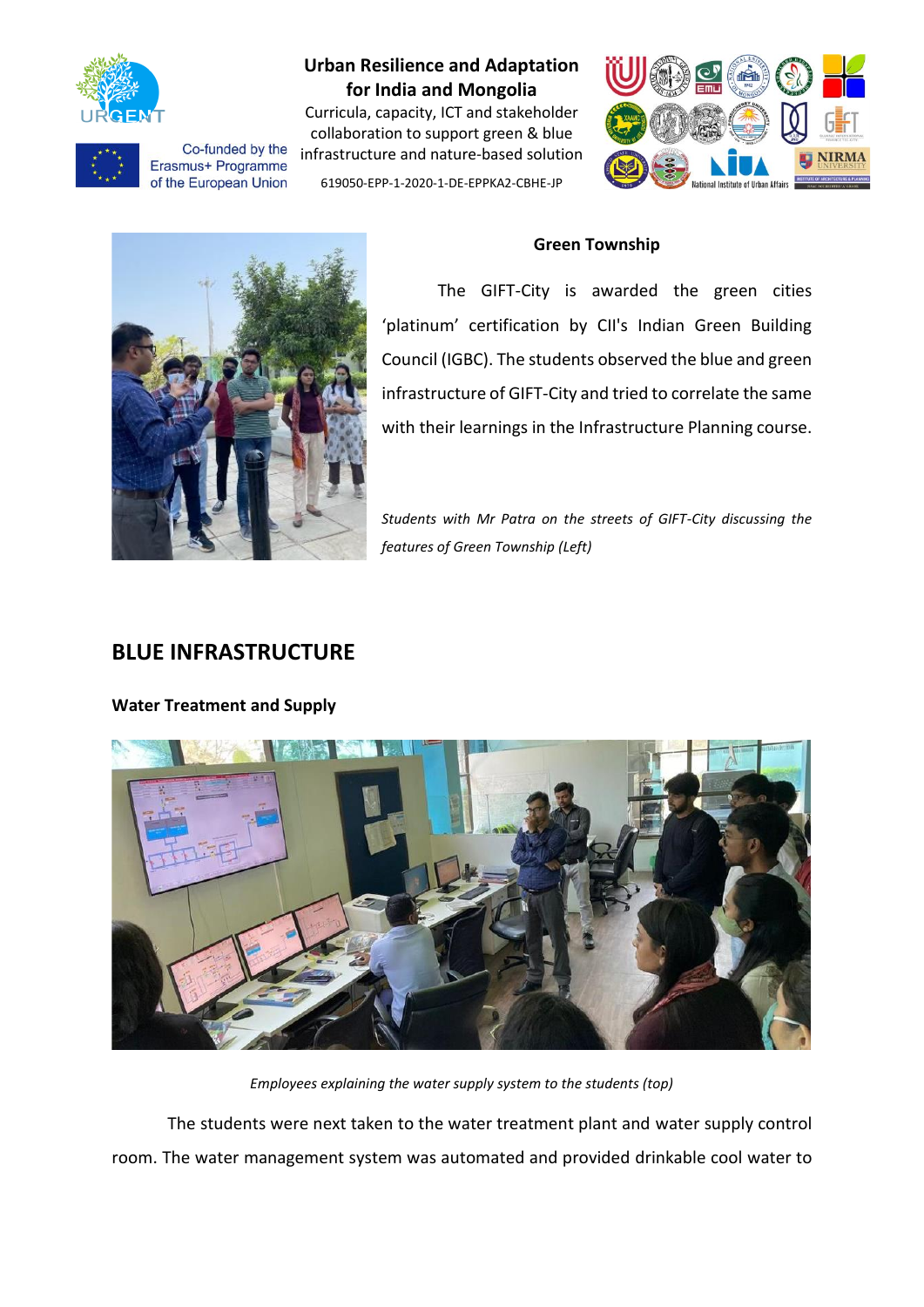

Co-funded by the Erasmus+ Programme of the European Union

**Urban Resilience and Adaptation for India and Mongolia**

Curricula, capacity, ICT and stakeholder collaboration to support green & blue infrastructure and nature-based solution 619050-EPP-1-2020-1-DE-EPPKA2-CBHE-JP



all the buildings in GIFT-City. The wastage of water due to leakage or over flooding of the water tanks is monitored from the control room. The treatment plant was adjacent to the control room. In the treatment plant, many processes (RO treatment, cooling of water, addition of various minerals, etc.) were done to achieve the purity required for drinkable water.

#### **Sewage Treatment Plant**

The students also visited the sewage treatment plant which was set up at the lowest level of the city. Therefore, due to gravity, the sewage would flow toward the sewage treatment plant without any additional power. The treatment was done in three stages – primary, secondary and tertiary, and in an enclosed area to reduce the smell.



*Students exploring the sewage treatment plant (top)*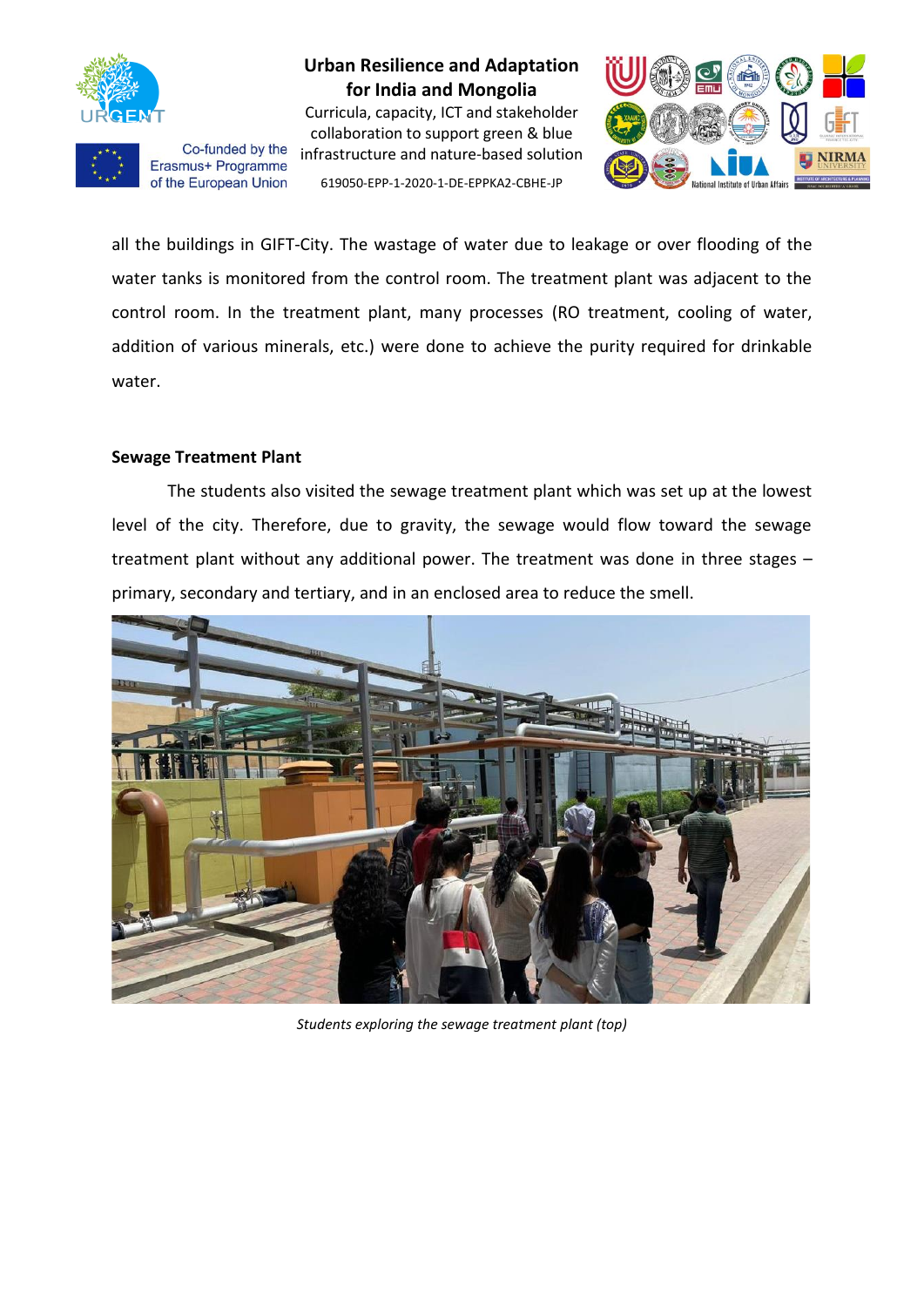



Curricula, capacity, ICT and stakeholder collaboration to support green & blue infrastructure and nature-based solution 619050-EPP-1-2020-1-DE-EPPKA2-CBHE-JP



# **SUPPORTING FACILITIES FOR BGIs**

#### **Solid Waste Management**

Co-funded by the Erasmus+ Programme of the European Union

The students also visited the solid waste management plant which was next to the sewage treatment plant. The solid waste management system is automated so people, who in the first place shouldn't be involved, get excluded from the process. As a part of the solid waste management, there is an Automated Waste Collection System through a chute system. The waste is sucked through pipes which are present in the utility tunnel at a speed of 90 km/hr. The Waste Treatment is done through Plasma Technology.



*Mr Patra explaining the solid waste management system to the students through a model (top)*

#### **Utility Tunnel**

To understand how the services were transported efficiently in GIFT-City, the students were also taken to the Utility Tunnel. With respect to vast infrastructure systems, GIFT developed the vision of a "DIGGING FREE CITY" by placing all the utilities in a TUNNEL across the city to avoid the excavation of roads in future. The Utility Tunnel accommodates all the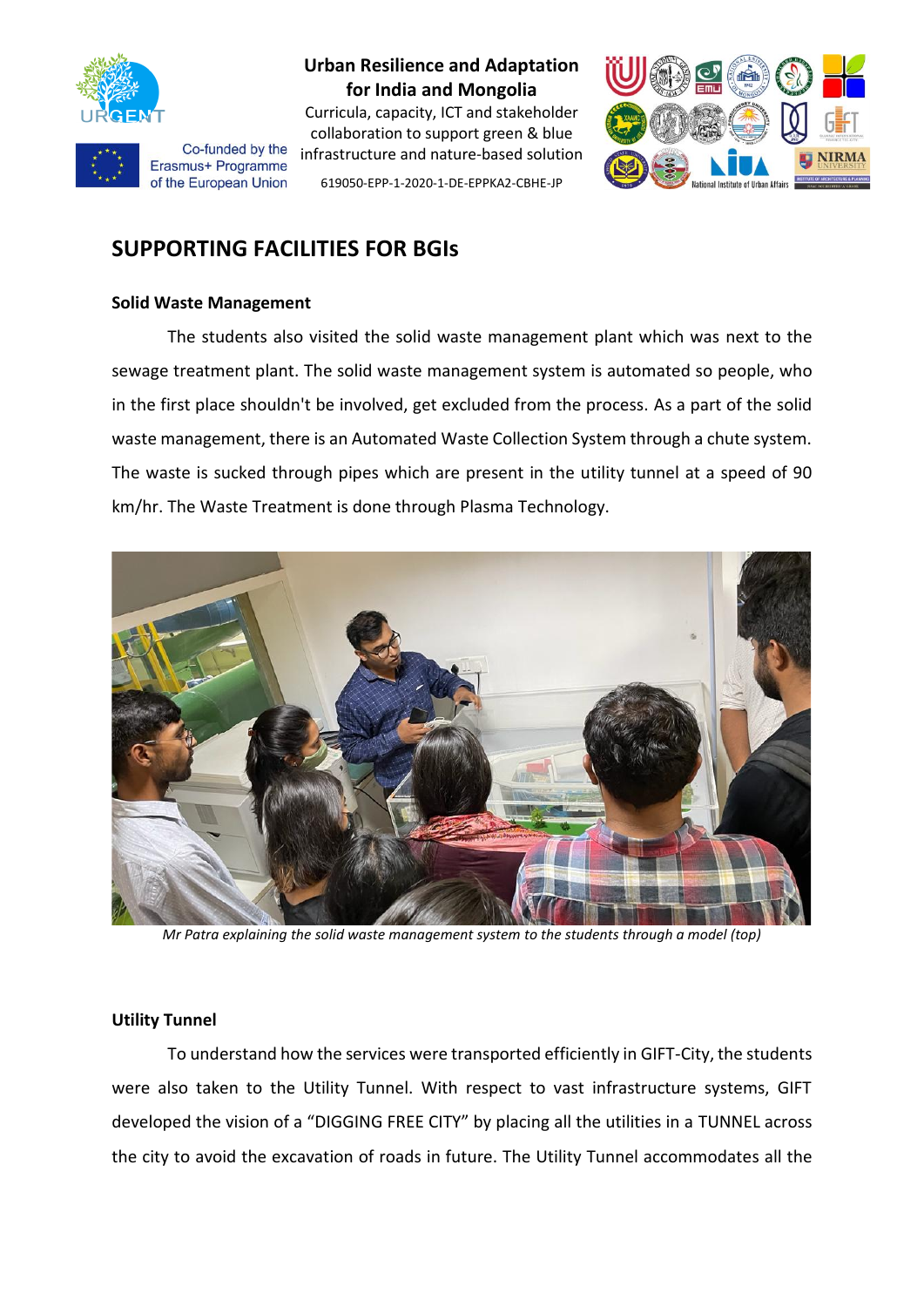

Co-funded by the Erasmus+ Programme of the European Union

**Urban Resilience and Adaptation for India and Mongolia**

Curricula, capacity, ICT and stakeholder collaboration to support green & blue infrastructure and nature-based solution 619050-EPP-1-2020-1-DE-EPPKA2-CBHE-JP



utilities including power cables, raw water supply pipeline to the water treatment plant (WTP) as well as treated water supply pipeline from WTP to various developments, chilled water supply from District Cooling Pipe (DCP) to various developments and return pipeline to DCP, ICT cables, Automated Waste Collection pipeline, fire hydrant water pipeline, etc. From a safety point of view, the tunnel is divided into WET and DRY sections which are physically separated from each other.



*Students in the underground Utility Tunnel (top)*

#### **District Cooling System**

Students were also able to observe a new form of infrastructure, the District Cooling System. When compared to standard air conditioning systems, a district cooling system is an energy-efficient and sustainable air conditioning system that saves up to 30% of energy. The chilled water is distributed through pipelines which are present in the utility tunnel. The Energy metering and control are done through SCADA (Supervisory Control and Data Acquisition).